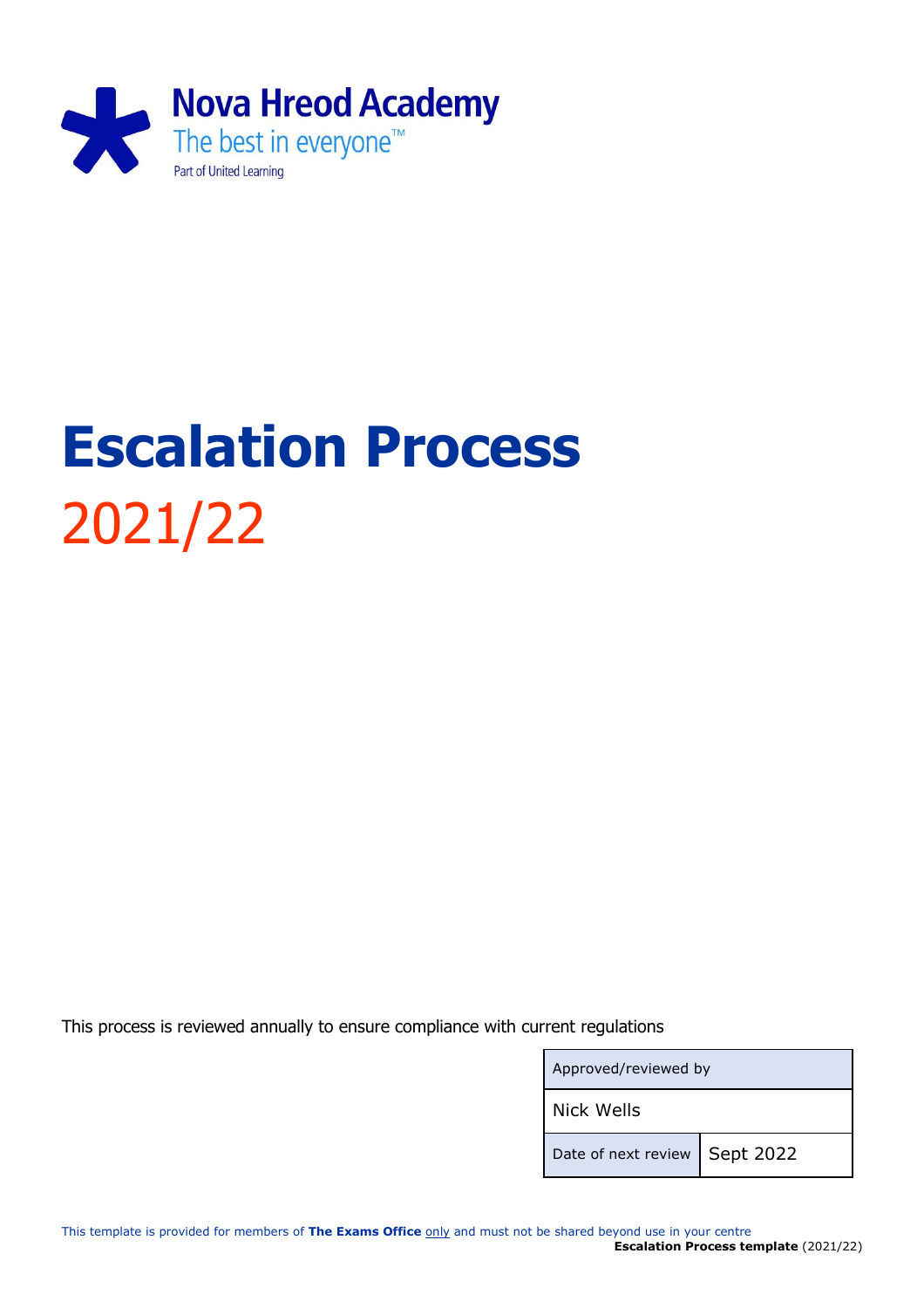## **Purpose of the process**

To confirm the main duties and responsibilities to be escalated should the head of centre, or a member of the senior leadership team with oversight of examination administration, be absent.

## **Before examinations (Planning)**

In the event of the absence of the head of centre or the member of senior leadership with oversight of examination administration, responsibility for implementing JCQ regulations and requirements relating to activity prior to examinations will be escalated to Tracey Butler Exams Officer and Ryan Nash Vice Principal.

To support understanding of the regulations and requirements, the following JCQ publications will be referenced:

- General Regulations for Approved Centres
- Instructions for conducting examinations
- Access Arrangements and Reasonable Adjustments
- Instructions for conducting coursework
- Instructions for conducting non-examination assessments
- Suspected Malpractice Policies and Procedures
- A guide to the special consideration process

#### **Main duties and responsibilities relate to:**

- Centre status
- Confidentiality
- Communication
- Recruitment, selection and training of staff
- Internal governance arrangements
- Delivery of qualifications
- Public liability
- Conflicts of interest
- Controlled assessments, coursework and non-examination assessments
- Security of assessment materials
- National Centre Number Register
- Centre inspections
	- Additional JCQ publication for reference:
		- o Centre Inspection Service Changes
- Policies

Specific JCQ publications for reference:

- o General Regulations for Approved Centres (section 5)
- o Instructions for conducting examinations (section 25)
- o Access Arrangements and Reasonable Adjustments (section 5)
- Personal data, freedom of information and copyright
	- Additional JCQ publication for reference:
		- Information for candidates  $-$  Privacy Notice
- Centre-specific information for reference

Exams Policy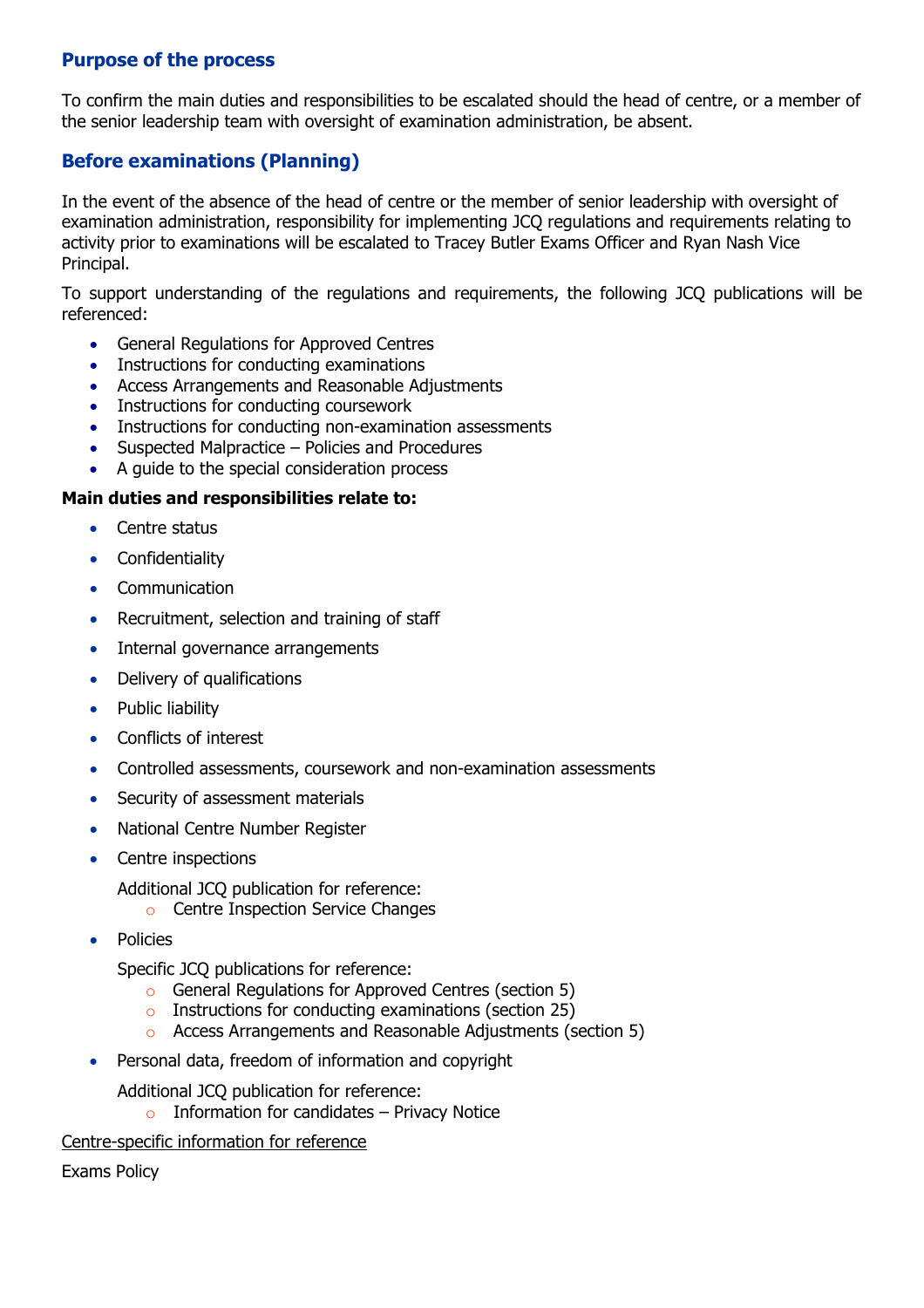# **Before examinations (Entries and Pre-exams)**

In the event of the absence of the head of centre or the member of senior leadership with oversight of examination administration, responsibility for implementing JCQ regulations and requirements relating to entries and exam preparation will be escalated to Tracey Butler, Exams Officer.

To support understanding of the regulations and requirements, sections of relevant JCQ publications will be specifically referenced including:

- General Regulations for Approved Centres (section 5)
- Instructions for conducting examinations (sections 1-15)
- Access Arrangements and Reasonable Adjustments (sections 6-8)

#### **Main duties and responsibilities relate to:**

- Access arrangements and reasonable adjustments
- Entries

Additional JCQ publications for reference:

- $\circ$  Key dates in the examination cycle
- o Guidance Notes for Transferred Candidates
- o Alternative Site guidance notes
- o Guidance notes for overnight supervision of candidates with a timetable variation
- Centre assessed work

Additional JCQ publication for reference:

- $\circ$  Guidance Notes Centre Consortium Arrangements
- Candidate information

Additional JCQ publications for reference:

- o Information for candidates documents
- o Exam Room Posters

### **During examinations (Exam time)**

In the event of the absence of the head of centre or the member of senior leadership with oversight of examination administration, responsibility for implementing JCQ regulations and requirements relating to during exam time will be escalated to Tracey Butler, Exams Officer.

To support understanding of the regulations and requirements, sections of relevant JCQ publications will be specifically referenced including:

- General Regulations for Approved Centres (sections 3, 5)
- Instructions for conducting examinations (sections 16-30)
- Access Arrangements and Reasonable Adjustments (section 8)
- A guide to the special consideration process (sections 2-7)

#### **Main duties and responsibilities relate to:**

- Conducting examinations and assessments
	- Additional JCQ publication for reference:
		- $\circ$  Guidance Notes Very Late Arrival
- Malpractice
- Retention of candidates' work